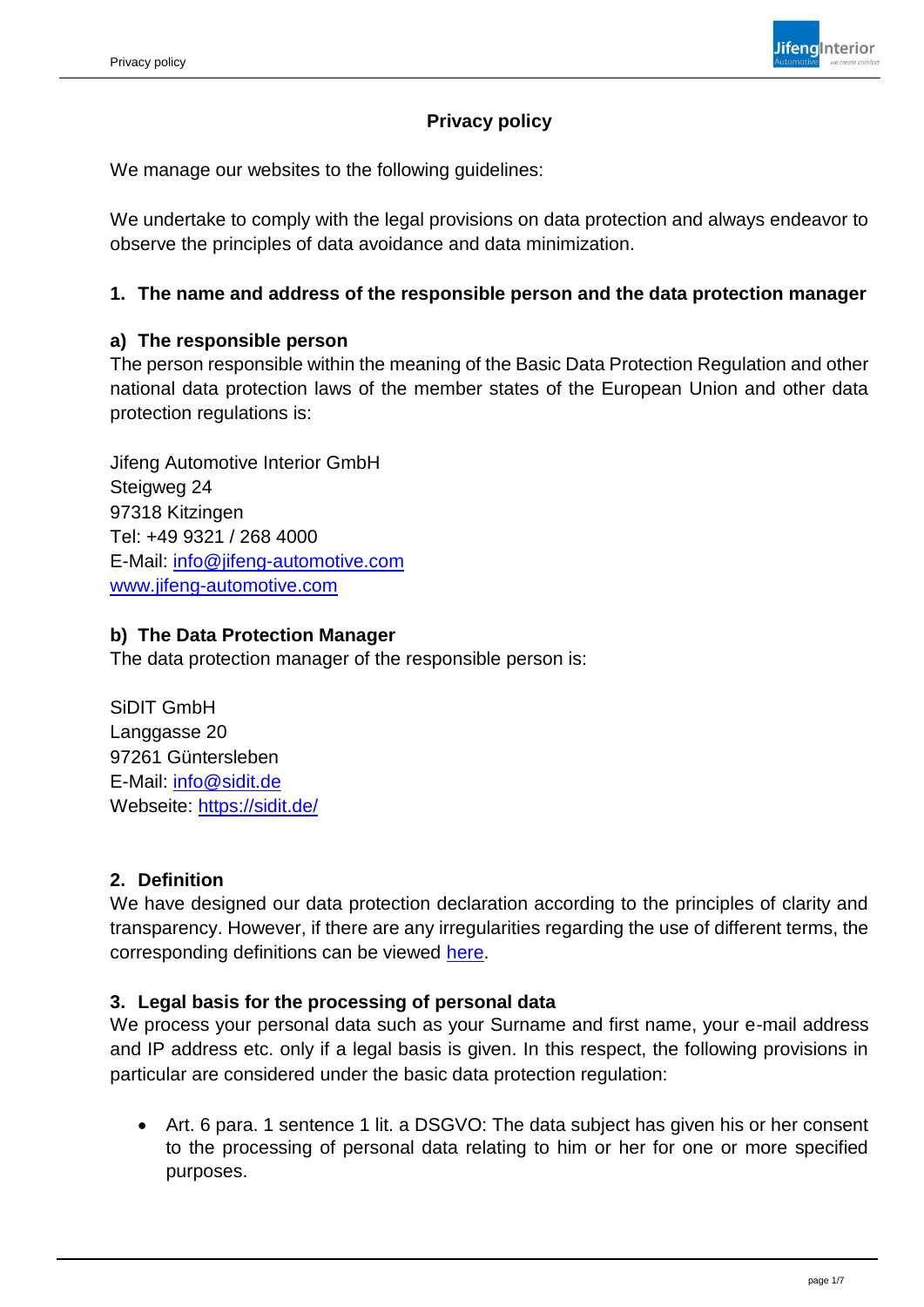

- Art. 6 para. 1 sentence 1 lit. b DSGVO: Processing is necessary for the performance of a specific contract to which the data subject is party or in order to implement precontractual measures taken at the request of the data subject.
- Art. 6 para. 1 sentence 1 lit. c DSGVO: The processing is necessary to fulfil a legal obligation to which the controller is submitted.
- Art. 6 para. 1 sentence 1 lit. d DSGVO: The processing is necessary to protect the essential interests of the data subject or of another natural person
- Art. 6 (1) sentence 1 letter e DSGVO: the processing is necessary for the performance of a task carried out in the public interest or in the exercise of official authority transfer to the controller.
- Art. 6 para. 1 sentence 1 lit. f DSGVO: the processing is necessary to protect the legitimate interests of the controller or of a third party except where such interests are overridden by the interests or fundamental rights and freedoms of the data subject which require the protection of personal data, in particular where the data subject is a child

We would like to remind you, at the respective points of this data protection declaration, on which legal basis the processing of your personal data is carried out.

# **4. Sharing of personal data**

The passing on of personal data is also processing in the sense of the previous point 3, but we would like to inform you here once again separately about the subject of passing on such data to third parties. The protection of your personal data is very important to us. For this reason we are particularly careful when it comes to passing on your data to third parties.

Data will only be passed on to third parties if a legal basis for processing is given. For example, we pass on personal data to persons or companies who work for us as contract processors in accordance with Art. 28 DSGVO. A contractor is anyone who processes personal data on our behalf - i.e. in particular in an instruction and control relationship with us.

In accordance with the provisions of the DSGVO, we conclude a contract with each of our contract processors in order to oblige them to comply with data protection regulations and thus ensure comprehensive protection of your data.

# **5. Storage time and removal of data**

Your personal data will be deleted by us if they are no longer necessary for the purposes for which they were collected or otherwise processed.

The processing is not necessary for the exercise of the right to freedom of expression and information, for the fulfilment of a legal obligation, for reasons of public interest or for the purpose of asserting, exercising or defending legal claims.

# **6. SSL coding**

This website uses SSL coding for reasons of security and to protect the transmission of confidential content, such as the requests you send to us via the website operator. You can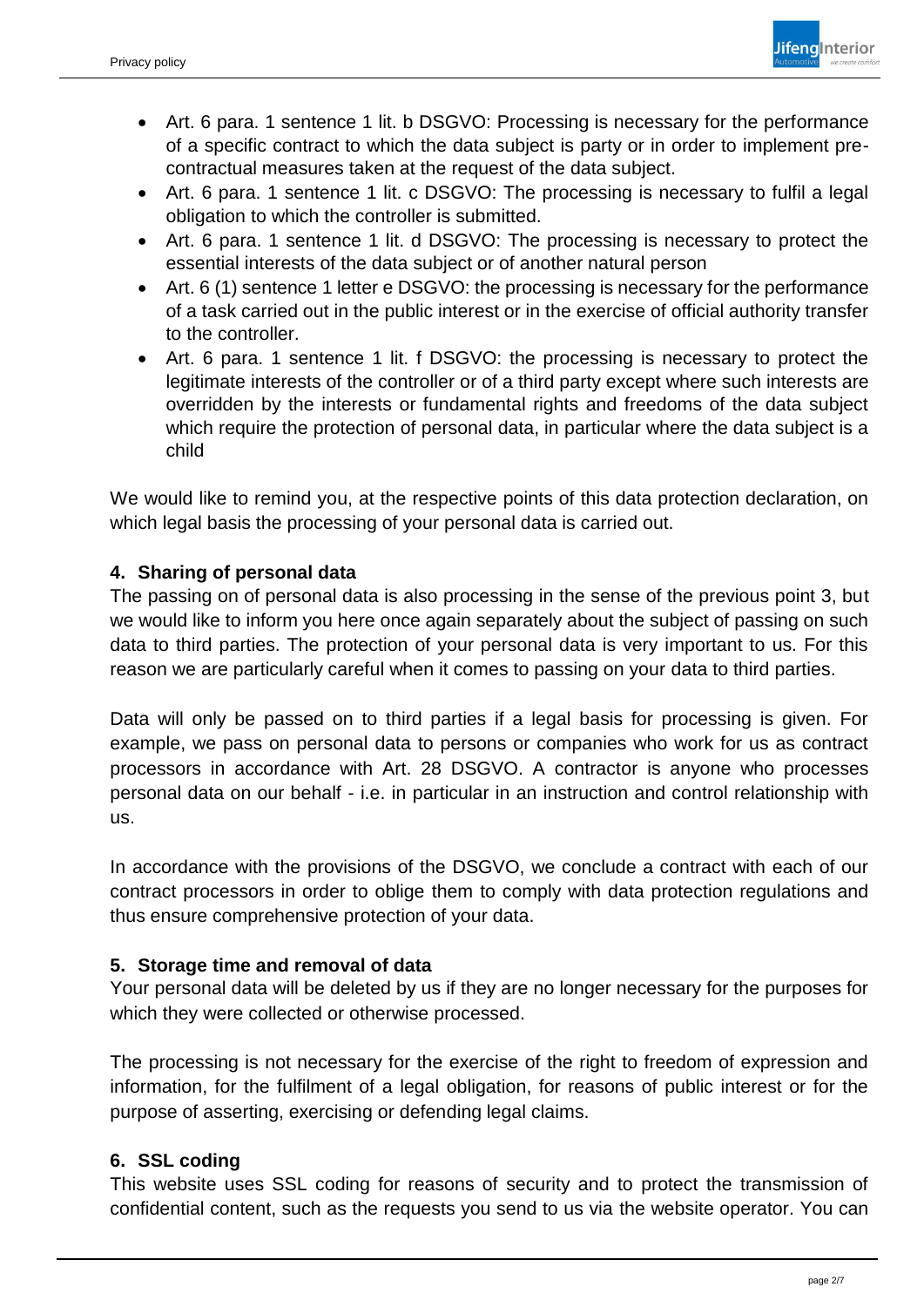

recognize a secure and coded connection by the fact that the address line of the browser changes from "http://" to "https://" and by the lock symbol in your browser search bar line.

If SSL coding is activated, the data which you transmit to us cannot be read by third parties.

### **7. Cookies**

We use cookies on our website. Cookies are small data packages that are automatically created by your browser and stored on your terminal device when you visit our website. These cookies are used to store information in connection with the terminal device used.

When using cookies, a distinction is made between technically necessary cookies and "other" cookies. Technically necessary cookies are those that are absolutely necessary in order to provide an information society service that you expressly request.

#### a) Session-Cookies

In order to make the use of our services more convenient for you, we use so-called session cookies (e.g. language and font selection, shopping cart, etc.). These session cookies belong to the category of technically necessary cookies and are automatically deleted after leaving our site. The legal basis for the cookies results from Art. 6 para. 1 p. 1 lit. c) DSGVO, a legal permission.

#### **b) Other Cookies**

Other cookies include cookies for statistical, analysis, marketing and retargeting purposes.

We use these cookies either out of a justified interest in accordance with Art. 6 Para. 1 S. 1 lit.f DSGVO to improve and optimise our offers or on the basis of your agreement in accordance with Art. 6 Para. 1 S. 1 lit. a) DSGVO for you.

When using cookies out of legitimate interest, you can object to their further use for the future at any time.

You can revoke your agreement to the use of cookies at any time. We would like to inform you that the revocation of your agreement does not affect the legality of the processing that has taken place on the basis of your agreement until the revocation.

For this purpose, you can either edit your cookie settings on our website, deactivate the use of cookies in your browser settings (whereby this can also restrict the functionality of the online service) or in individual cases set an opt-out for the corresponding service.

You can also declare your opposition to the use of cookies for marketing purposes via the EU site http://www.youronlinechoices.com/ or generally at [http://optout.aboutads.info](http://optout.aboutads.info/)

We point out to you at the respective services within the data protection declaration on which legal basis these data are processed.

#### **Change cookie settings**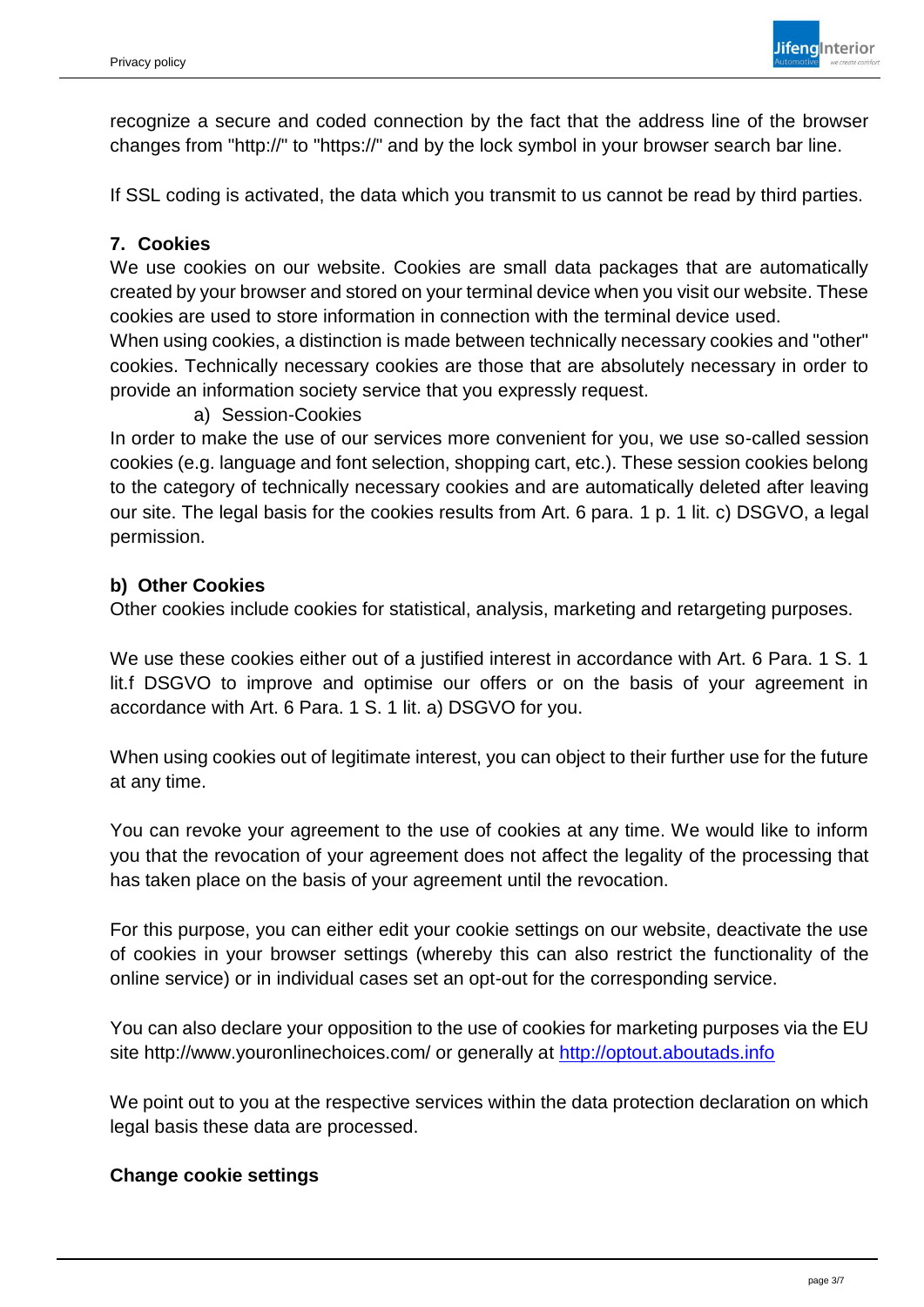# **8. Collection and storage of personal data and their type and purpose of use**

#### **a) When visiting the website**

When you enter our website, information is automatically sent to the server of our website by the browser used on your end device. This information is temporarily stored in a so-called log file. The following information is recorded and stored without your intervention until it is automatically deleted:

- IP address of the requesting computer
- Date and time of access
- Host name of the accessing computer
- Website from which the access takes place (referrer URL)
- Used browser and, if applicable, the operating system of your computer and the name of your access provider

The mentioned data is processed by us for the following purposes:

- Ensuring a smooth connection of the website
- Guarantee of a comfortable use of our website
- Evaluation of system security and stability
- Error analysis
- For other administrative purposes

Data that allow an inference to your person, such as the IP address, will be deleted after 7 days at the latest. If we should store the data beyond this period, this data will be anonymized so that an assignment to you is no longer possible. The legal basis for the data processing is Art. 6Abs.1 S.1lit.f DSGVO. Our legitimate interest follows from the above-mentioned purposes for data collection. Under no circumstances do we use the collected data for the purpose of drawing conclusions about your person.

#### **b) Contact form / E-mail contact**

We provide you with a form on our website, so that you have the possibility to contact us at any time. In order to use the contact form, it is necessary to enter a name for a personal form of address and a valid e-mail address for contacting us, so that we know whose e-mail address the request originates from and we can process it.

If you send us enquiries via the contact form, your details from the enquiry form, including the contact details provided by you as well as your IP address in accordance with Art.6Abs.1 S.1lit.b and f DSGVO, will be processed in order to carry out pre-contractual measures in response to your enquiry or in order to safeguard our legitimate interest, namely to carry out our business activities.

You are welcome to send us an e-mail instead, using the e-mail address provided on our website. In this case, we will store and process your e-mail address and the information you provide in the e-mail in accordance with Art.6Abs.1 S.1lit.b and f DSGVO for the purpose of processing your message.

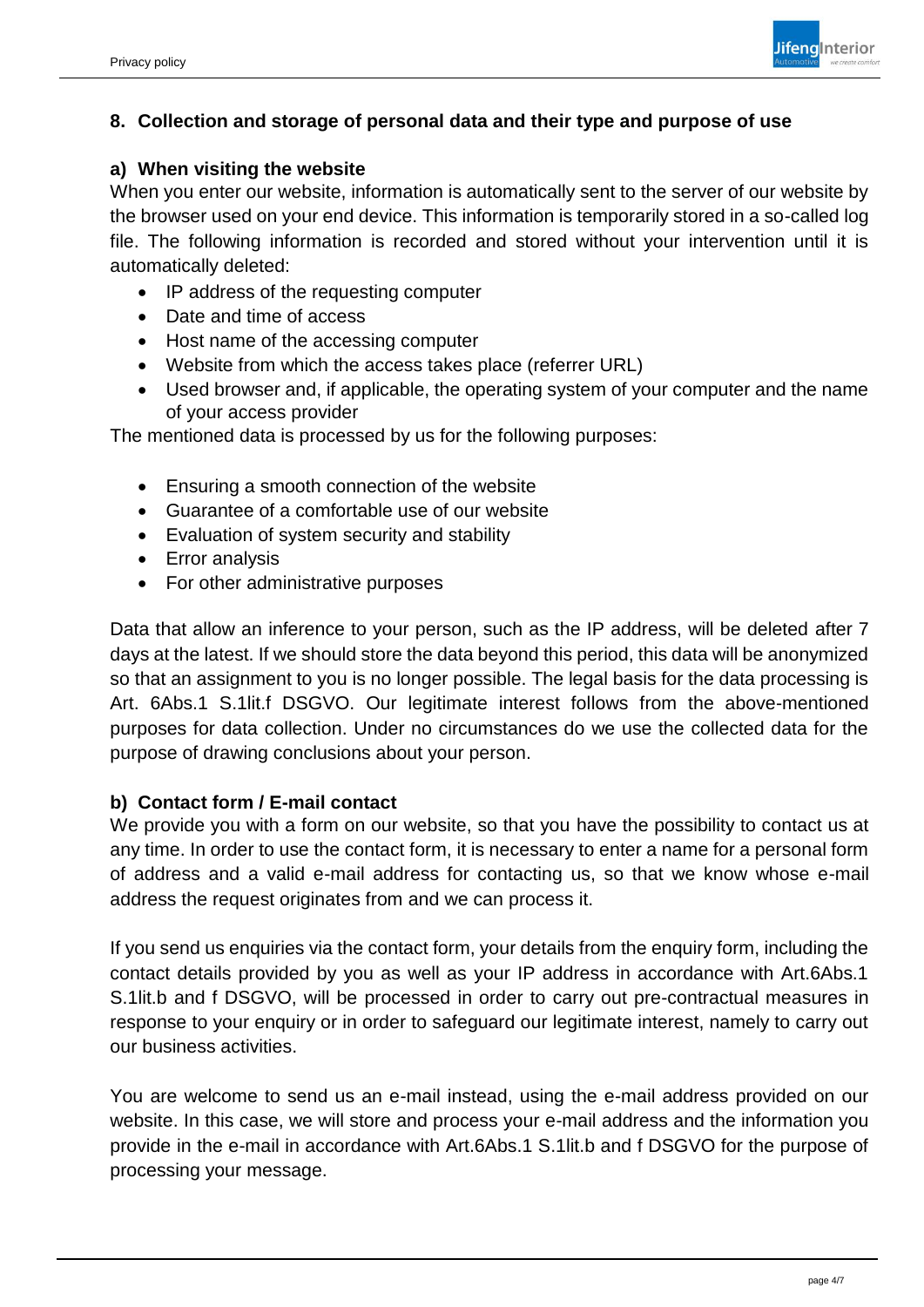

The inquiries as well as the associated data are deleted at the latest 3 months after receipt, unless they are needed for a further contractual relationship

#### **9. Rights of the data subject**

You are authorized to the following rights:

#### **a) Information**

In accordance with Art.15 DSGVO, you have the right to request information about your personal data processed by us. This right of information includes information about

- the processing purposes
- the categories of personal data
- the recipients or categories of recipients to whom your data has been or will be disclosed
- the planned storage period or at least the criteria for determining the storage period
- the existence of a right of correction, deletion, restriction of processing or opposition
- the existence of a right of appeal to a supervisory authority
- the origin of your personal data, provided that these were not collected by us
- the existence of automated decision-making, including profiling and, where appropriate, meaningful information on its details

#### **b) Correction**

In accordance with Art. 16 DSGVO, you have the right to have incorrect or incomplete personal data stored by us corrected without delay.

#### **c) Deletion**

According to Art.17 DSGVO you have the right to demand the immediate deletion of your personal data from us, unless further processing is necessary for one of the following reasons:

- the personal data is still necessary for the purposes for which it was collected or otherwise processed
- on the exercise of the right to freedom of expression and information
- to comply with a legal obligation requiring processing under European Union or national law to which the controller is subject or to fulfil a task carried out in the public interest or in the exercise of official authority vested in the controller
- for reasons of public interest in the field of public health in accordance with Art. 9 Para. 2 letters h and i and Art. 9 Para. 3 DSGVO
- for archiving, scientific or historical research purposes in the public interest or for statistical purposes according to Art. 89 para. 1 DSGVO, as long as the law mentioned in section a) is likely to render impossible or seriously prejudice the attainment of the objectives of such processing
- to assert, exercise or defend legal claims

#### **d) Restriction of processing**

In accordance with Art.18 DSGVO, you can request the restriction of the processing of your personal data for one of the following reasons: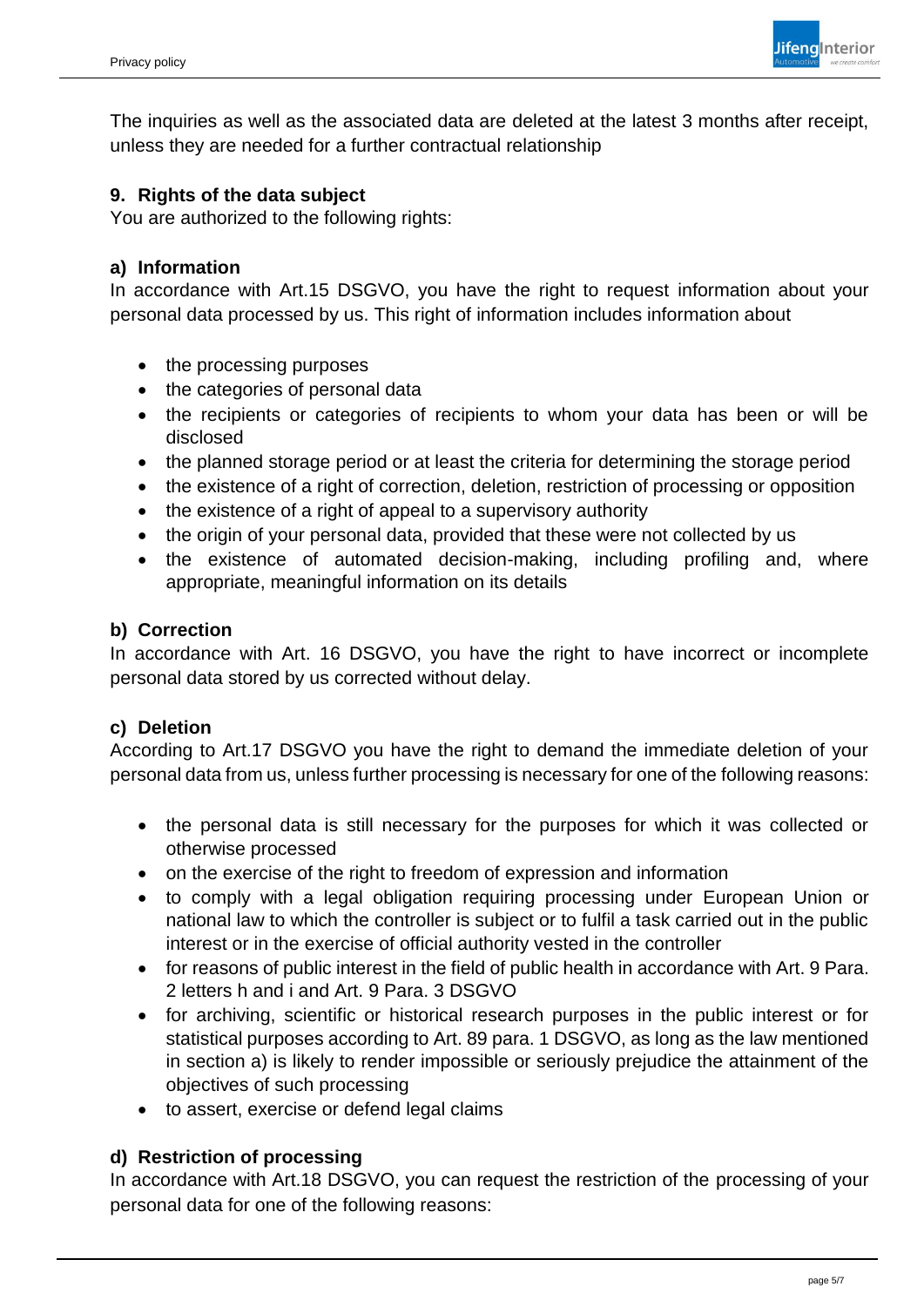

- You dispute the correctness of your personal data.
- The processing is unlawful and you object to the deletion of personal data.
- We no longer need the personal data for the purposes of processing, but you do need the data to assert, exercise or defend legal claims.
- You raise an objection to the processing in accordance with Art.21 para.1 DSGVO

# **e) Education**

If you have requested the correction or deletion of your personal data or a restriction of processing in accordance with Art.16, Art.17Abs.1 and Art.18 DSGVO, we will inform all recipients to whom your personal data has been disclosed, unless this proves impossible or involves a disproportionate effort. You can demand that we inform you of these recipients.

#### **f) Transmission**

You have the right to receive your personal data that you have provided to us in a structured, common and machine-readable format.

You also have the right to request the communication of these data to a third party, provided that the processing is carried out with the aid of automated procedures and is based on a consent pursuant to Art. 6, paragraph 1, sentence 1, letter a or Art. 9, paragraph 2, letter a, or on a contract pursuant to Art. 6, paragraph 1, sentence 1, letter b, DSGVO.

#### **g) Disclaimer**

In accordance with Art.7 para.3 DSGVO, you have the right to revoke your consent to us at any time. The revocation of consent does not affect the lawfulness of the processing carried out on the basis of the consent until revocation. In the future, we may no longer continue the data processing that was based on your revoked consent.

# **h) Objection**

In accordance with Art.77 DSGVO, you have the right to complain to a supervisory authority if you believe that the processing of your personal data violates the DSGVO.

# **i) Disagreement**

If your personal data is processed on the basis of legitimate interests in accordance with Art.6 para. 1 sentence 1 letter f DSGVO, you have the right to object to the processing of your personal data in accordance with Art.21 DSGVO if there are reasons for doing so that relate to your particular situation or if the objection is directed against direct advertising. In the latest case you have a general right of objection, which will be implemented by us without indication of the special situation. If you wish to exercise your right of revocation or objection, simply send an e-mail to [compliance@jifeng-automotive.com](mailto:compliance@jifeng-automotive.com)

# **j) Automated decision in individual cases including profiling**

You have the right not to be subject to a decision based exclusively on automated processing, including profiling, which has legal effect on you or which significantly affects you in a similar way. This shall not apply if the decision